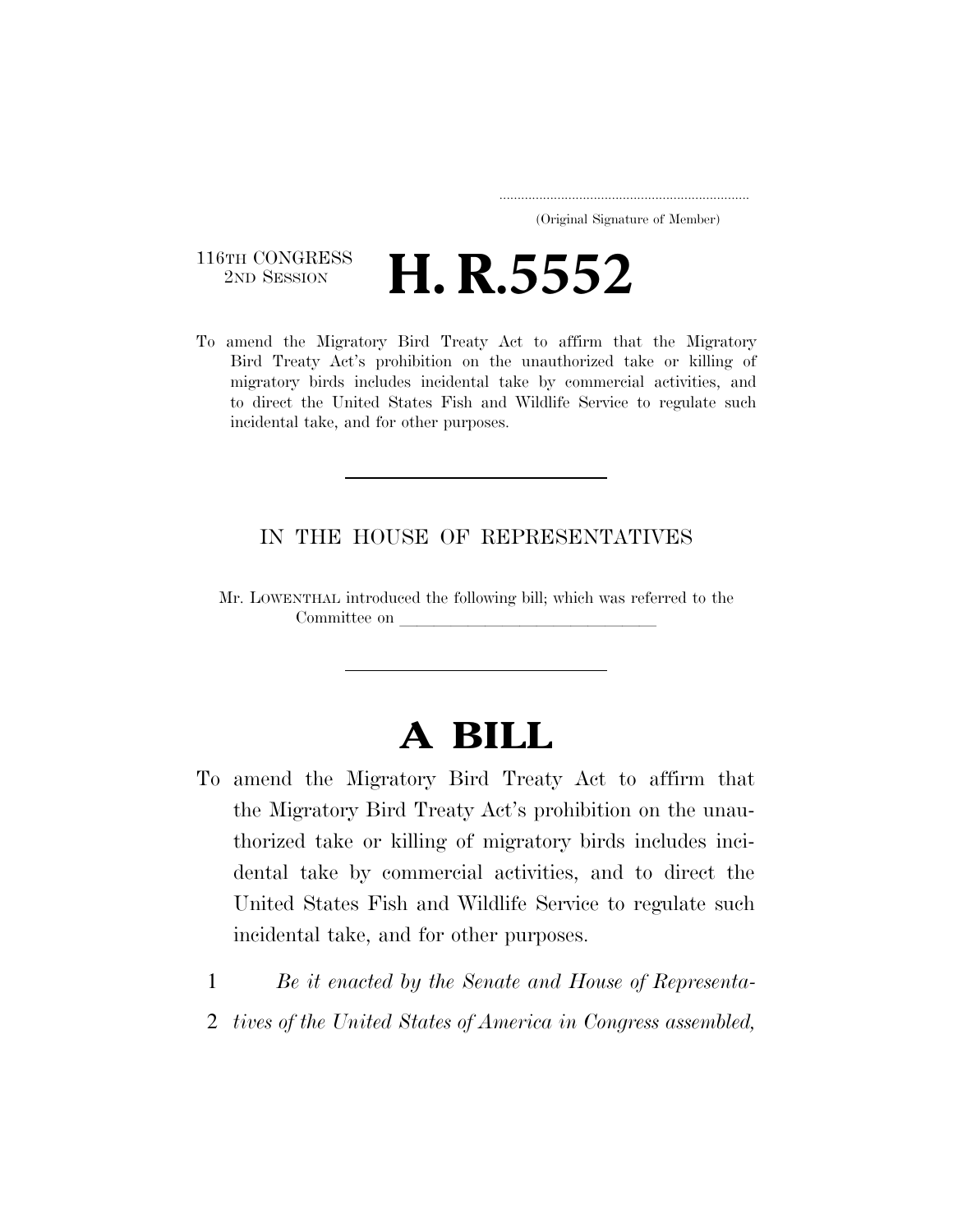### **SECTION 1. SHORT TITLE.**

 This Act may be cited as the ''Migratory Bird Protec-tion Act of 2020''.

# **SEC. 2. AMENDMENTS TO THE MIGRATORY BIRD TREATY ACT.**

 (a) INCIDENTAL TAKE.—The Migratory Bird Treaty Act (16 U.S.C. 703 et seq.) is amended in section 2(a), by inserting ''incidentally take,'' before ''attempt to take,''.

(b) COMMERCIAL ACTIVITY.—

 (1) The Migratory Bird Treaty Act (16 U.S.C. 12 703 et seq.) is amended by inserting after section 13 the following:

### **''SEC. 14. INCIDENTAL TAKE OF MIGRATORY BIRDS.**

 ''(a) IN GENERAL.—It shall be a violation of this Act for any person to incidentally take a migratory bird as a result of a commercial activity except as authorized by this section and regulations issued pursuant to this sec-tion.

 ''(b) GENERAL PERMITS.—The Secretary shall regu- late the incidental take of migratory birds as a result of commercial activity by issuing general permits for par- ticular industries, as identified by standard industrial clas- sification, that the Secretary determines have broadly similar levels of incidental take and for which generally-applicable best management practices or technologies exist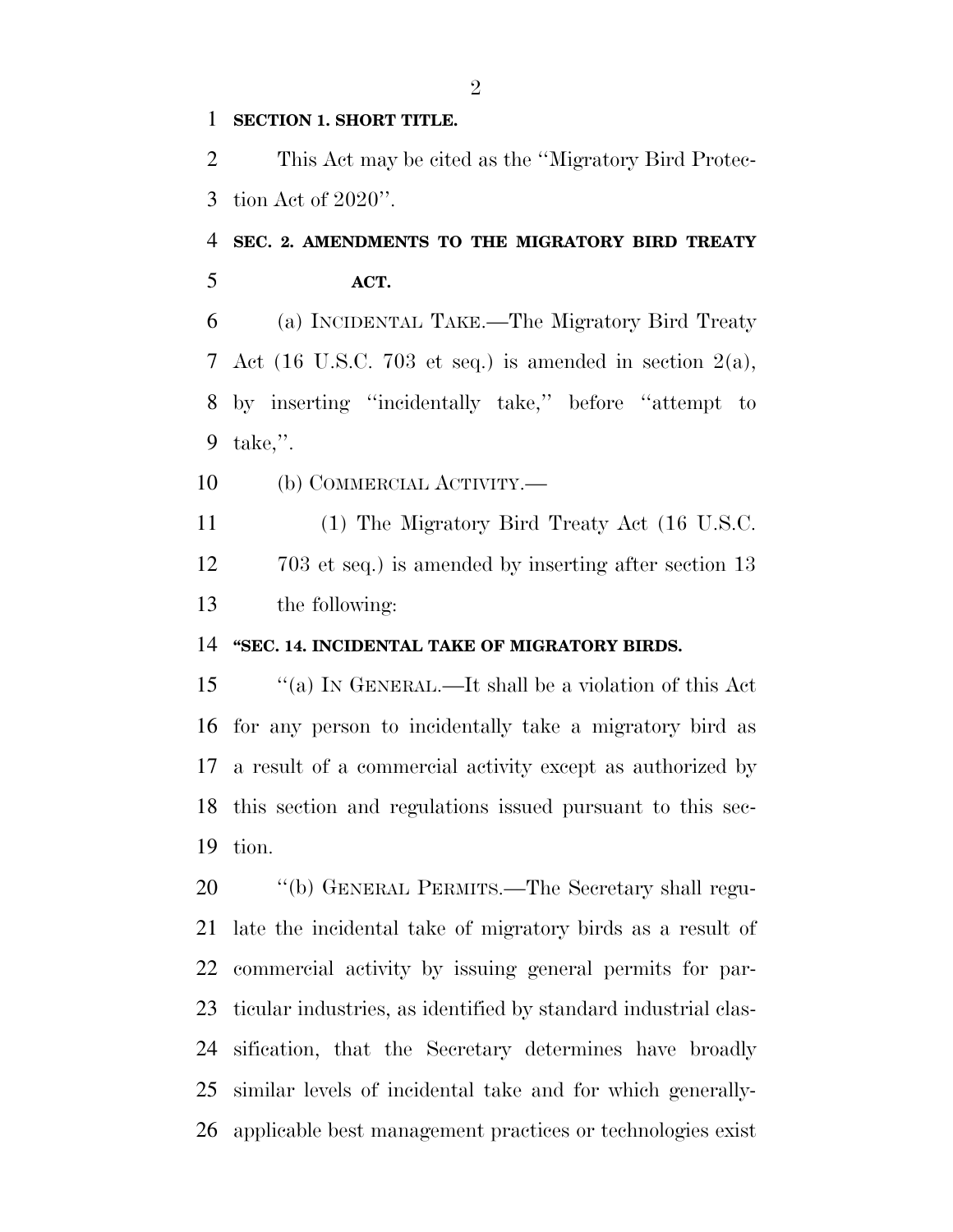that can effectively avoid or minimize such impacts. With respect to each such industry, the Secretary shall, based on the best available science—

4  $\frac{4}{1}$   $\frac{1}{2}$  identify the commercial activity covered by the regulation;

 $(2)$  specify appropriate mitigation to be imple- mented by a person seeking coverage under a gen- eral permit, including adoption of best management practices or technologies that the Secretary has de- termined are practicable and effective in avoiding or minimizing the incidental take of migratory birds as a result of such commercial activity;

 ''(3) specify a mitigation fee in an amount the Secretary determines is sufficient to reasonably com- pensate, through habitat restoration or other appro- priate measures, for any incidental take of migratory birds that results from such commercial activity; and 18 ''(4) specify a permit fee in an amount that the Secretary determines is sufficient to offset the cost of developing and revising such regulations and ad- ministering the research program established under subsection (s).

23 "(c) REVISION OF GENERAL PERMITS.—The Sec-retary shall revise a general permit issued under sub-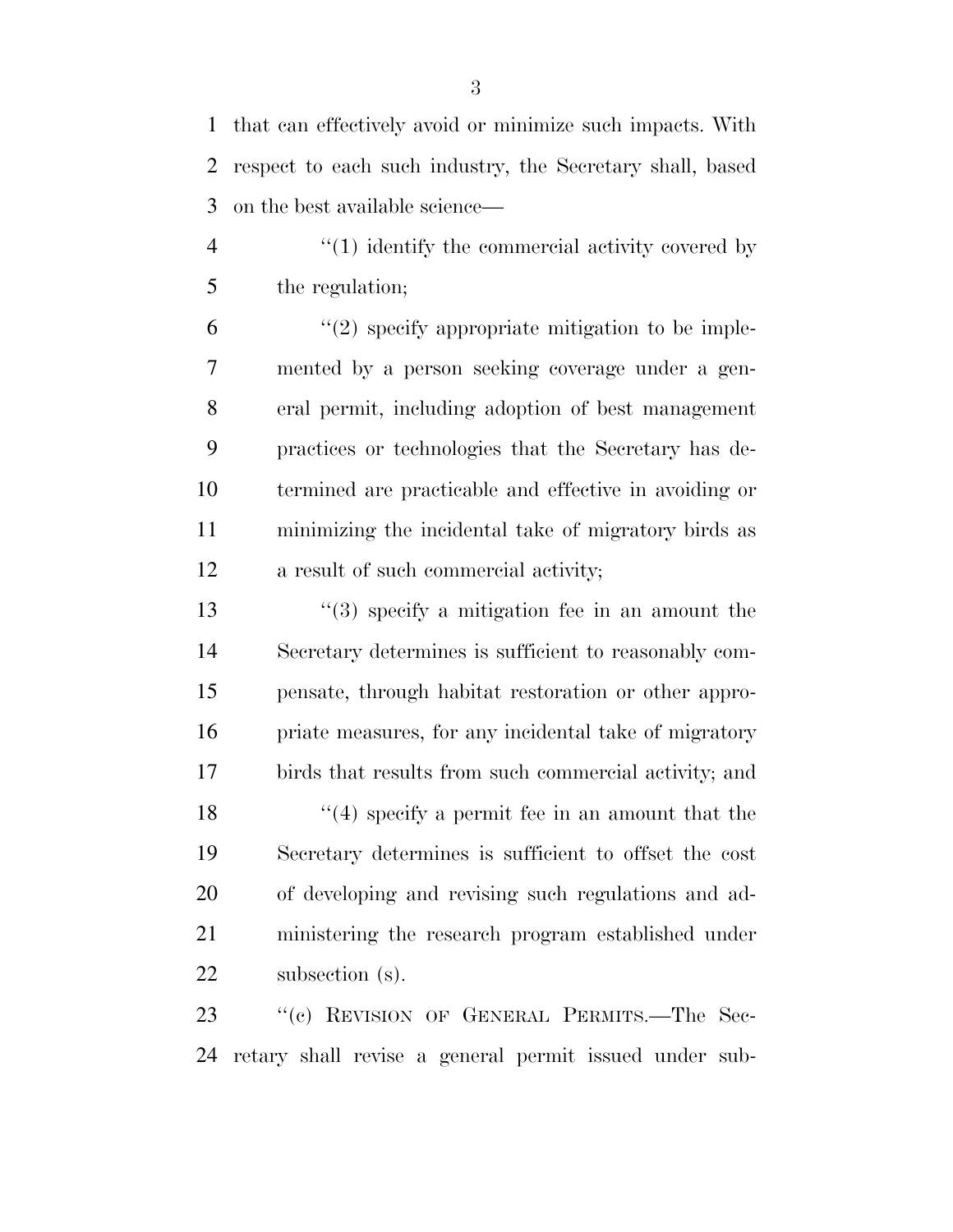section (b) if such Secretary determines that revision is appropriate, or if—

3 (1) the extent or nature of the incidental take of migratory birds caused by the commercial activity covered by the regulation is significantly different than the extent or nature of such incidental take that formed the basis of the regulation;

8 "(2) new best management practices or tech- nologies can significantly reduce such incidental take and can practicably be adopted by the persons en-gaged in such commercial activity; or

12 ''(3) such permit has not been revised in the 10 year period beginning on the date such permit was issued.

 ''(d) CONSULTATION.—The Secretary shall, before issuing a general permit under subsection (b), consult with persons engaged in the industry to which such permit would apply and other interested stakeholders and afford such persons an opportunity to submit relevant informa-tion.

21 "'(e) PRIORITY GENERAL PERMITS.—

22 "(1) In GENERAL.—The Secretary shall give priority to development of general permits with re- spect to industries for which substantial information exists regarding the extent and nature of incidental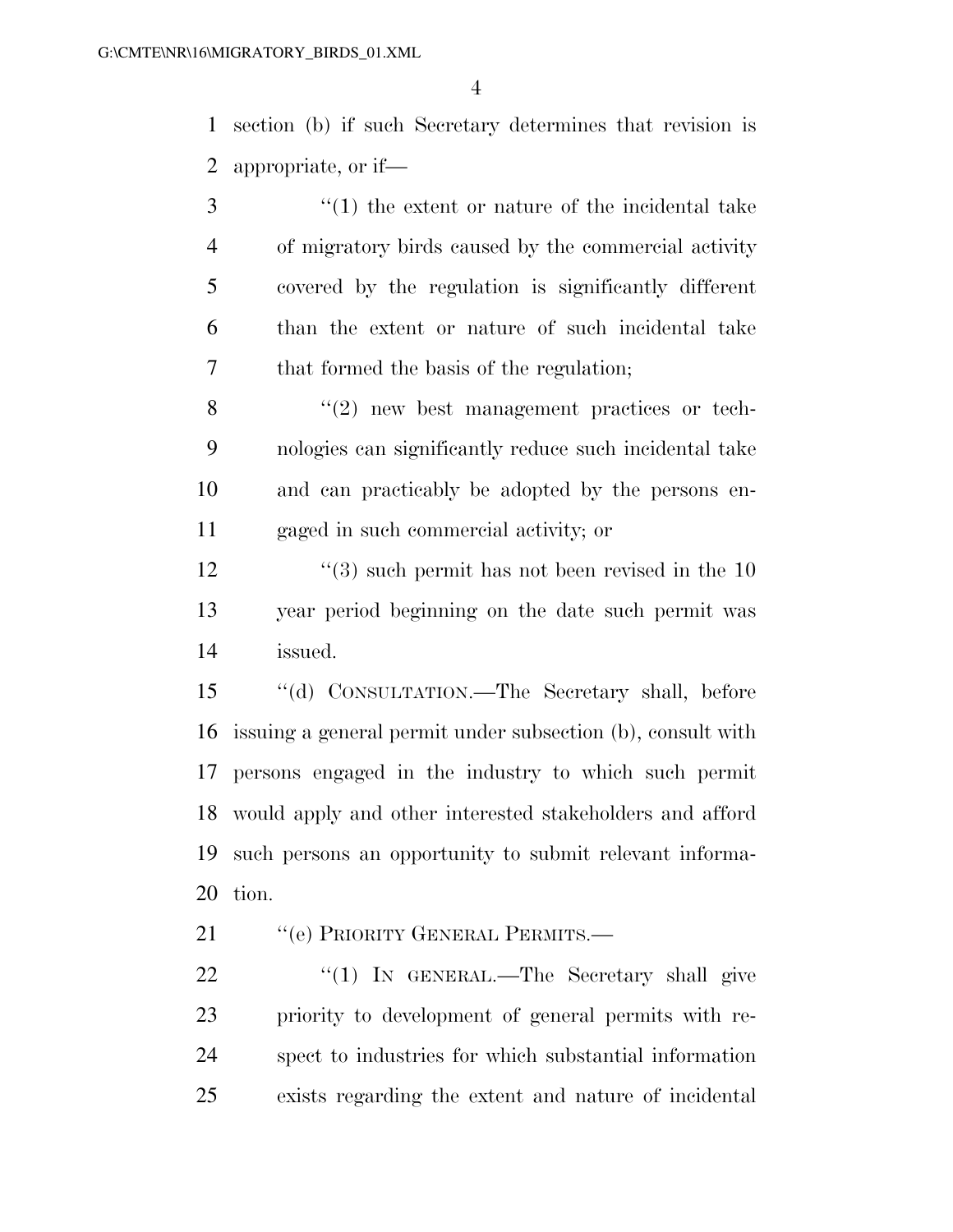| $\mathbf{1}$   | take of migratory birds caused by such industry and         |
|----------------|-------------------------------------------------------------|
| $\overline{2}$ | the efficacy and practicability of best management          |
| 3              | practices and technologies in reducing such inci-           |
| $\overline{4}$ | dental take.                                                |
| 5              | $``(2)$ COMMERCIAL ACTIVITIES WITH SPECIFIC                 |
| 6              | DEADLINES.—The Secretary shall issue general per-           |
| 7              | mits under subsection $(b)$ —                               |
| 8              | "(A) not later than 5 years after the date                  |
| 9              | of enactment of this Act with respect to—                   |
| 10             | "(i) oil, gas, and wastewater disposal                      |
| 11             | pits;                                                       |
| 12             | "(ii) methane and other gas burner                          |
| 13             | pipes;                                                      |
| 14             | "(iii) communication towers;                                |
| 15             | "(iv) electric transmission and dis-                        |
| 16             | tribution lines; and                                        |
| 17             | "(v) wind power generation facilities;                      |
| 18             | and                                                         |
| 19             | "(B) not later than $8$ years after the date                |
| 20             | of enactment for this Act with respect to solar             |
| 21             | powered generation facilities.                              |
| 22             | "(f) MITIGATION FEE.—The mitigation fee for each            |
| 23             | general permit shall be the amount that the Secretary de-   |
| 24             | termines reasonably compensates, through habitat restora-   |
| 25             | tion or other appropriate measures, for any incidental take |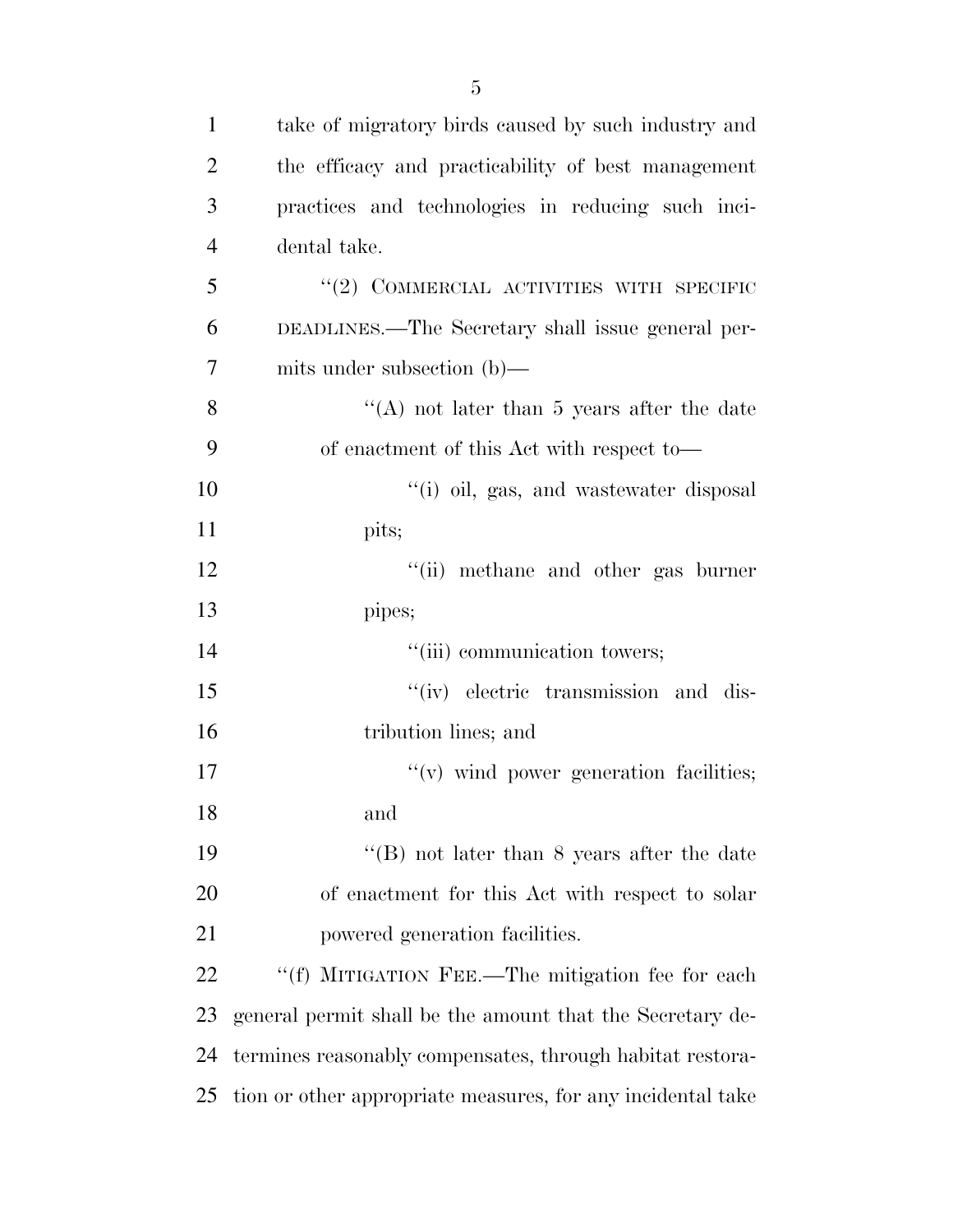of migratory birds that results from the covered commer- cial activity after the application of any mitigation meas- ures specified by the Secretary under subsection (b)(2). Such determination shall be, to the maximum extent prac- ticable, based on objective and standardized metrics such as the size or capacity of a facility for which a person seeks coverage.

8 "(g) ENDANGERED SPECIES ACT OF 1973 AND NA- TIONAL ENVIRONMENTAL POLICY ACT.—Before issuing a general permit pursuant to subsection (b), the Secretary shall consult the United States Fish and Wildlife Service and the National Marine Fisheries Service pursuant to section 7(a)(2) of the Endangered Species Act of 1973 14 (16 U.S.C.  $1536(a)(2)$ ), and prepare an Environmental Impact Statement pursuant to section 102(2)(C) of the National Environmental Policy Act of 1969 (42 U.S.C.  $17 \quad 4332(2)(C)$ ).

18 "(h) PERSONS SEEKING AUTHORIZATION FOR INCI- DENTAL TAKE.—Except as provided in subsection (i), a person is authorized to incidentally take migratory birds if such person is engaged in a commercial activity with respect to which a general permit has been issued under subsection (b) and such person—

  $\qquad$   $\qquad$   $\qquad$   $\qquad$   $\qquad$   $\qquad$   $\qquad$   $\qquad$   $\qquad$   $\qquad$   $\qquad$   $\qquad$   $\qquad$   $\qquad$   $\qquad$   $\qquad$   $\qquad$   $\qquad$   $\qquad$   $\qquad$   $\qquad$   $\qquad$   $\qquad$   $\qquad$   $\qquad$   $\qquad$   $\qquad$   $\qquad$   $\qquad$   $\qquad$   $\qquad$   $\qquad$   $\qquad$   $\qquad$   $\qquad$   $\qquad$  person is accepting coverage under such permit;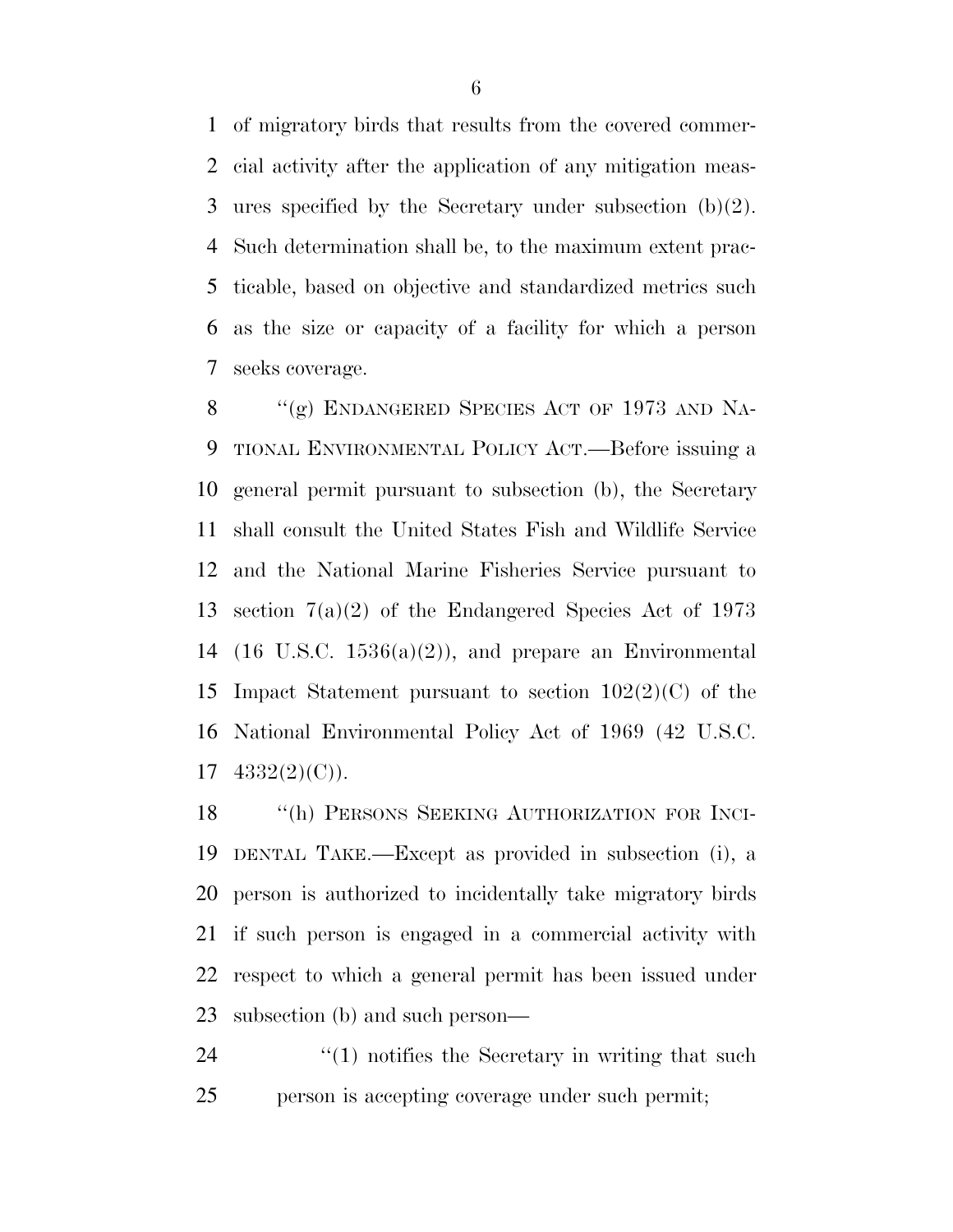$\frac{1}{2}$  ''(2) annually certifies, in writing, to the Sec- retary that such person is in compliance with this Act and maintains records demonstrating such com-pliance;

 ''(3) adopts each best management practice or technology specified by the Secretary under sub-7 section  $(b)(2)$ ;

8 ''(4) pays the mitigation fee specified by the Secretary under subsection (b)(3) at the time such person notifies the Secretary pursuant to paragraph (1), and annually thereafter; and

 $\frac{12}{12}$  ''(5) pays the permit fee specified by the Sec- retary under subsection (b)(4) at the time such per- son notifies the Secretary pursuant to paragraph (1).

16 "(i) VIOLATION OF TERMS OF GENERAL PERMIT. The Secretary shall end the coverage of a person under a general permit if such person does not fulfill the require-ments to maintain such permit under subsection (h).

20 "(j) DURATION OF COVERAGE UNDER A GENERAL PERMIT.—Except as provided in subsection (i), a person authorized to take migratory birds pursuant to a general permit shall be subject to the terms of such general permit for a period of ten years beginning on the date such person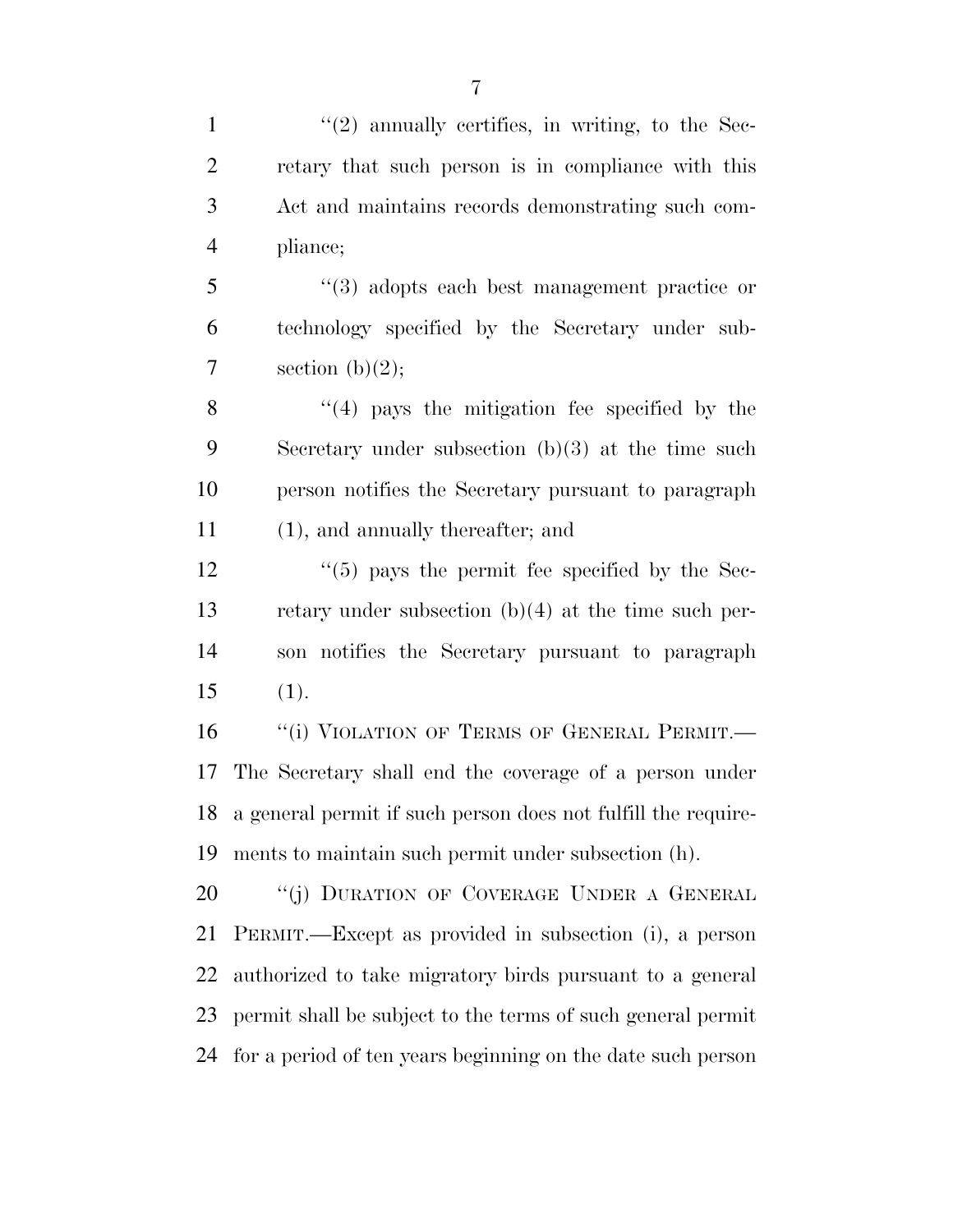is first authorized for such take, irrespective of different terms in a subsequently issued general permit.

 ''(k) PLATFORM FOR EFFICIENT CERTIFICATION.— The Secretary shall establish a web-based platform or other efficient mechanism for persons to file a certification and pay the fees required by subsection (h) without requir-ing individualized review.

8 "(1) INTERIM COVERAGE FOR COMMERCIAL ACTIVI-TIES PROPOSED FOR A GENERAL PERMIT.—

 ''(1) COMMERCIAL ACTIVITY WITH A SPECIFIED DEADLINE.—Persons or entities engaged in commer- cial activities listed in subsection (e)(2) shall, upon payment of a mitigation fee in an amount deter- mined under paragraph (3) and submission of a cer- tification of compliance to the Secretary in accord- ance with this subsection, be exempt from liability for incidental take caused by such commercial activi-18 ties until the earlier of—

19  $"({\rm A})$  the issuance of a general permit cov- ering such commercial activity under subsection (b); or

22  $\text{``(B)}$  with respect to—

 ''(i) an activity described in subsection 24 (e)(2)(A), the date that is 5 years after the date of enactment of this section; or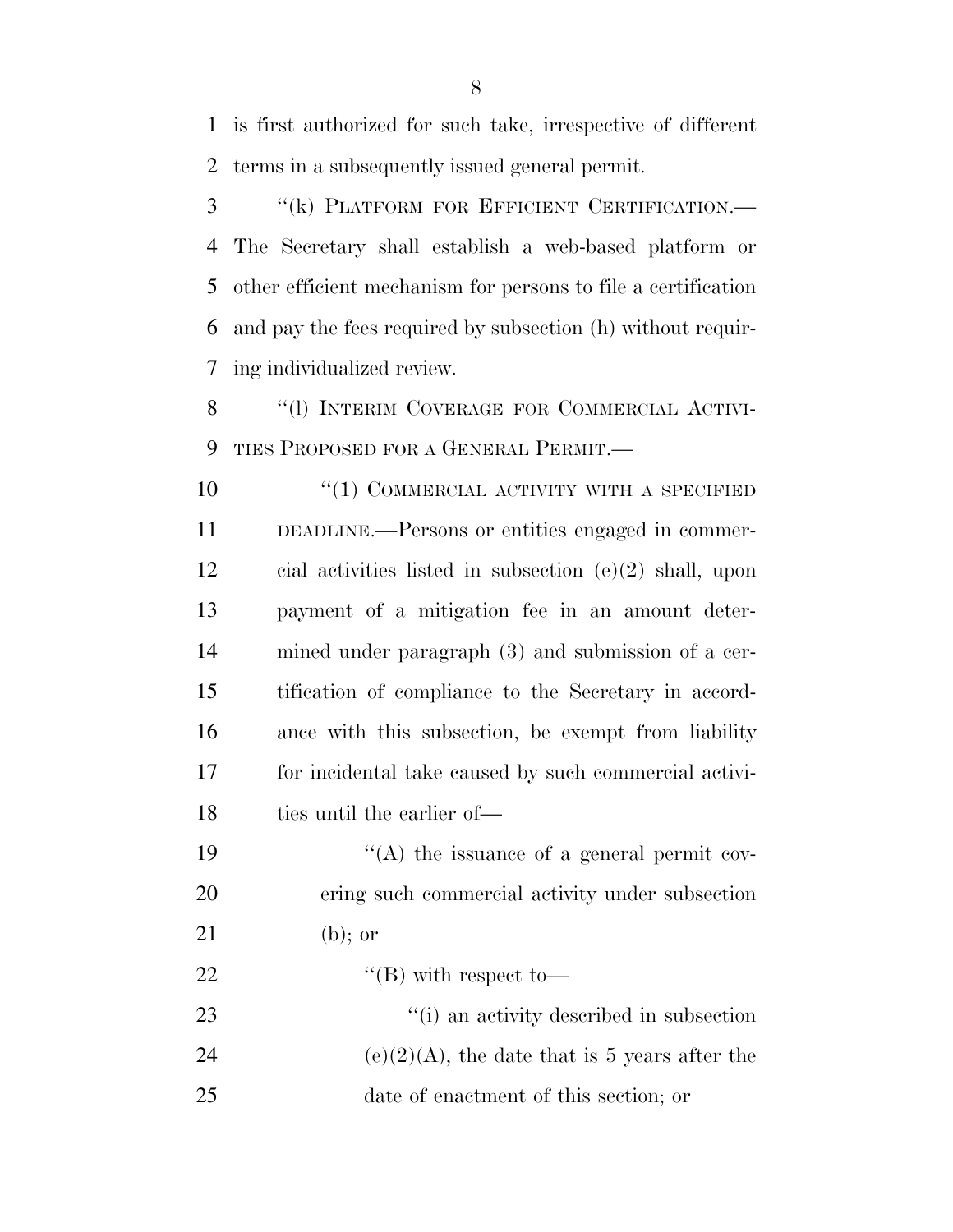| $\mathbf{1}$   | "(ii) an activity described in sub-                    |
|----------------|--------------------------------------------------------|
| $\overline{2}$ | section (e) $(2)(B)$ , the date that is 8 years        |
| 3              | after the date of enactment of this section.           |
| $\overline{4}$ | $``(2)$ COMMERCIAL ACTIVITY FOR WHICH THE              |
| 5              | SECRETARY HAS GIVEN NOTICE OF INTENT TO ISSUE          |
| 6              | A PERMIT.—A person engaged in a commercial ac-         |
| 7              | tivity for which the Secretary has given notice in the |
| 8              | Federal Register of intent to issue a general permit   |
| 9              | under subsection (b) shall, upon payment of a miti-    |
| 10             | gation fee in an amount determined under para-         |
| 11             | $graph(3)$ and submission of a certification of com-   |
| 12             | pliance to the Secretary in accordance with this sub-  |
| 13             | section, be exempt from liability for incidental take  |
| 14             | caused by such commercial activities until the earlier |
| 15             | $of$ —                                                 |
| 16             | "(A) the date that is 5 years after the date           |
| 17             | of issuance of such notice; or                         |
| 18             | $\lq\lq$ the issuance of such regulation.              |
| 19             | "(3) MITIGATION FEE.—The amount of the                 |
| 20             | mitigation fee required by paragraph $(1)$ and $(2)$   |
| 21             | shall be the amount the Secretary determines is suf-   |
| 22             | ficient to reasonably compensate, through habitat      |
| 23             | restoration or other appropriate measures, for any     |
| 24             | incidental take of migratory birds that results from   |
| 25             | the relevant commercial activity.                      |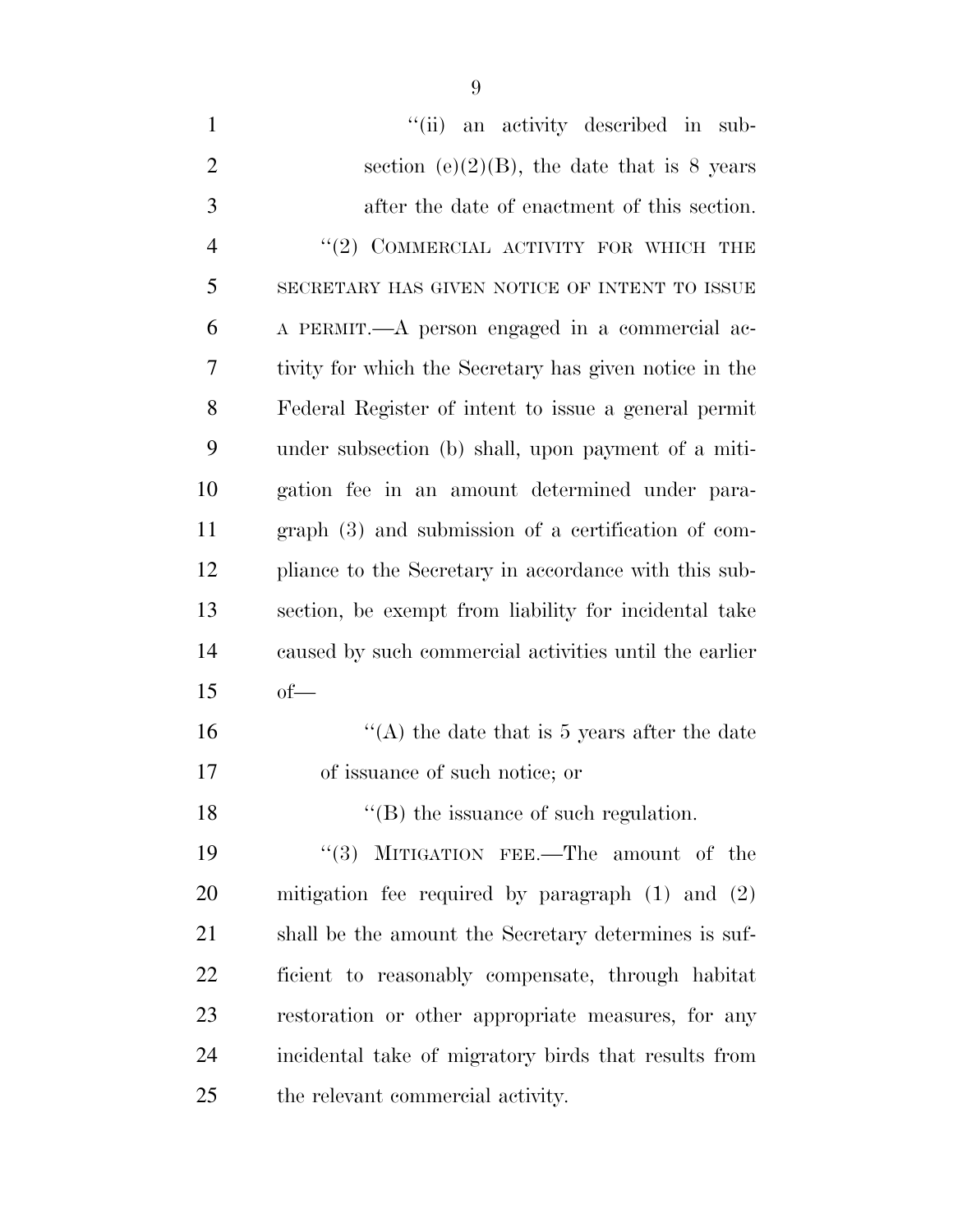1 "(4) CERTIFICATION OF MITIGATION MEAS- URES.— A person seeking interim coverage under this subsection shall submit to the Secretary a cer- tification identifying any measures such person has taken to minimize incidental take of migratory birds resulting from the commercial activity for which such person is seeking interim coverage and commit- ting to continue such measures for the duration of the interim coverage.

 $(5)$  RECKLESS OR GROSSLY NEGLIGENT CON- DUCT.—The exemption from liability for commercial activities receiving interim coverage under this sub- section shall not extend to incidental take that is caused by conduct that is reckless or grossly neg-ligent.

 ''(m) INDIVIDUAL PERMITS.—The Secretary may provide a permit on an individual basis to incidentally take migratory birds to a person engaged in a commercial activ- ity for which authorizing regulations have not been issued. Each individual permit shall—

21 ''(1) identify the commercial activity to which 22 the permit applies;

23 ''(2) specify the duration of the permit, not to exceed 10 years;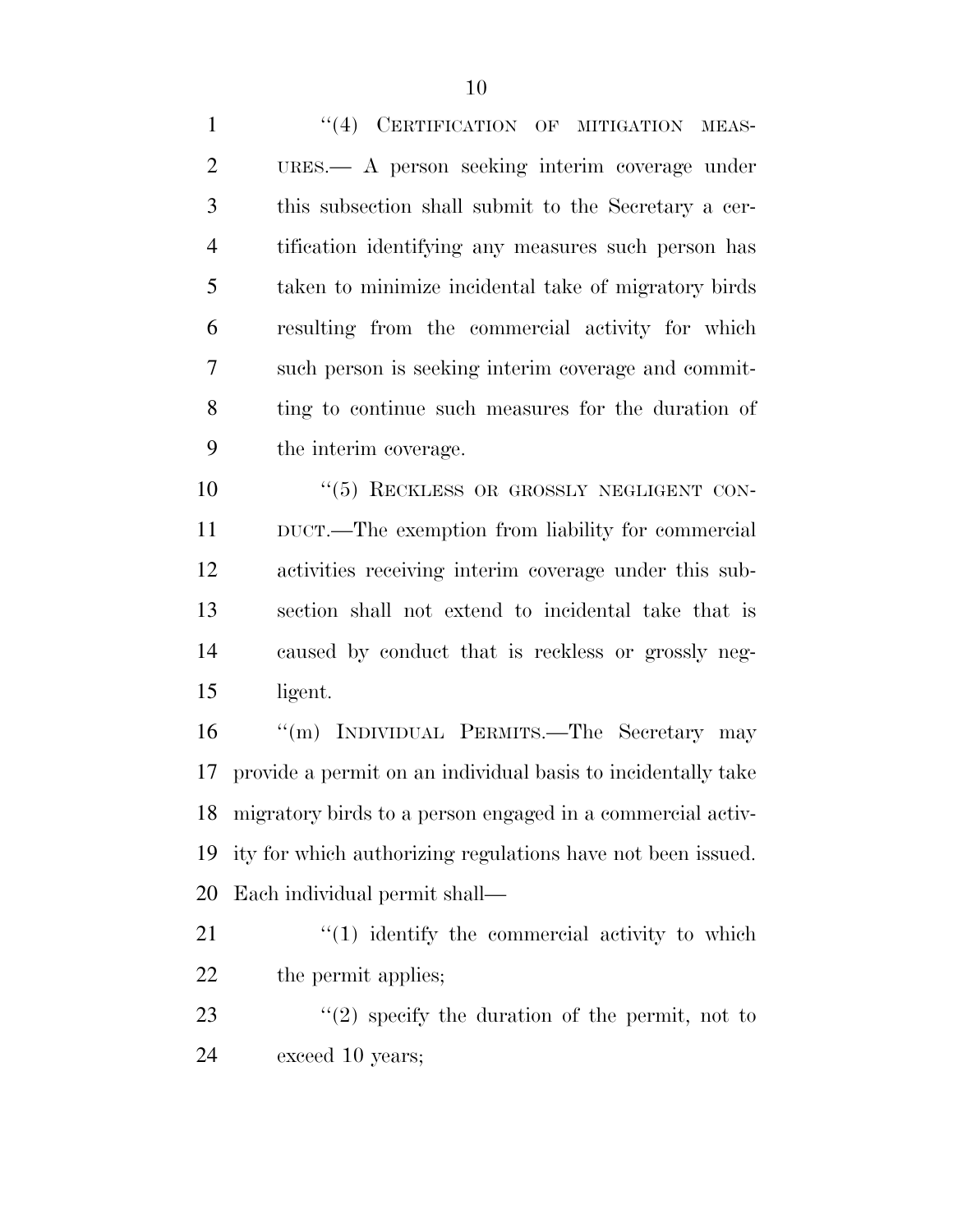1 ''(3) specify the amount and nature of inci-dental take authorized by the permit;

 ''(4) specify best management practices or tech- nologies that the Secretary has determined are prac- ticable and effective in avoiding or minimizing the incidental take of migratory birds by such commer-cial activity;

8 ''(5) specify a mitigation fee in an amount the Secretary determines is sufficient to reasonably com- pensate, through habitat restoration or other appro- priate measures, for any incidental take of migratory birds that results from such commercial activity;

 $\frac{13}{16}$  (6) specify a permit fee, to be paid at the time such person submits a certification to the Secretary pursuant to paragraph (7), to offset the cost of de- veloping and revising such permit and administering the research program established under subsection 18  $(s)$ ;

19  $\frac{1}{2}$  (7) require such person to submit to the Sec- retary an annual certification demonstrating such person's compliance with the terms of the permit;

22  $\frac{1}{2}$  (8) provide for the terms of the permit to be revised during the duration of such permit if new in-formation indicates that—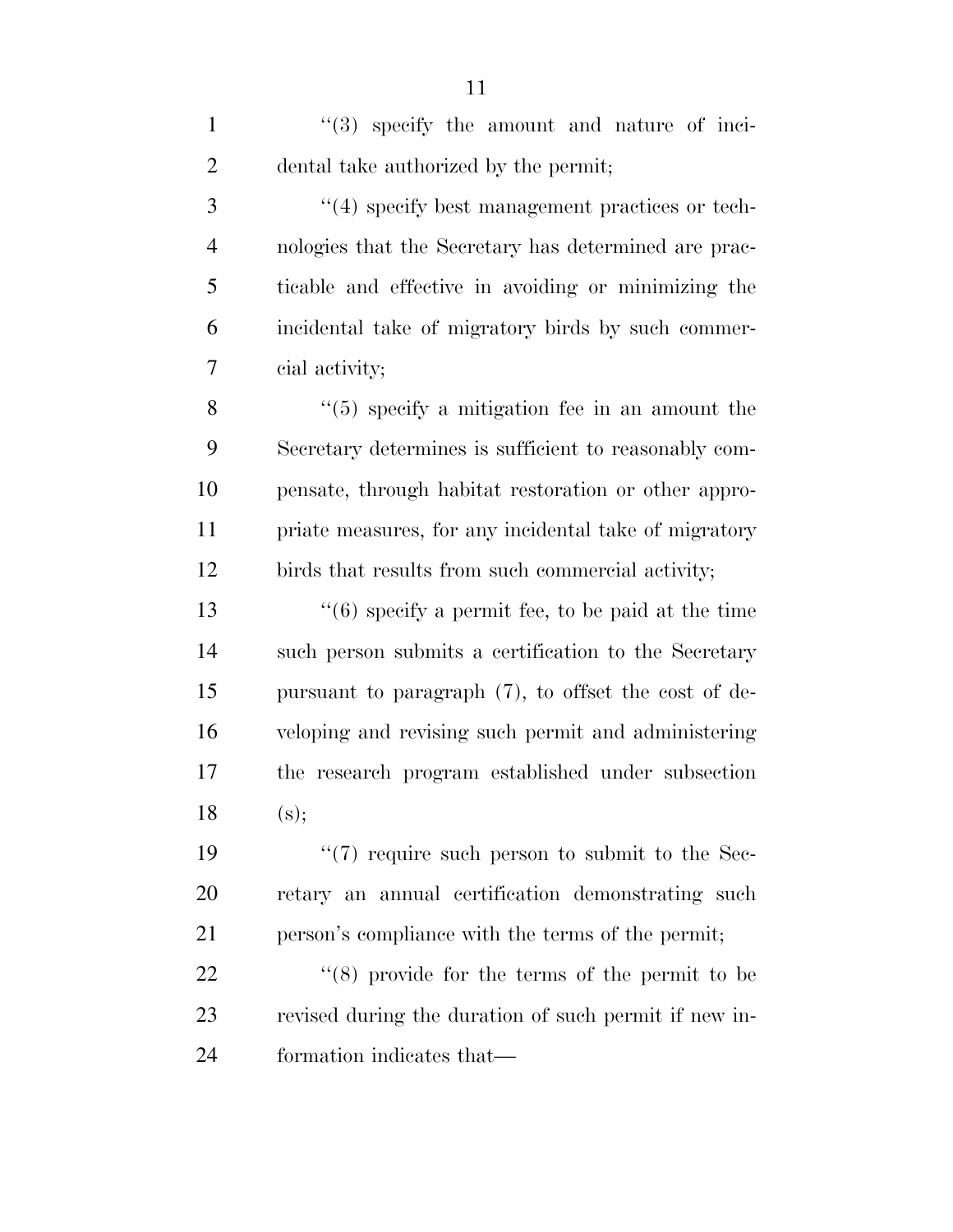| $\mathbf{1}$   | $\lq\lq$ the extent or nature of the incidental               |
|----------------|---------------------------------------------------------------|
| $\overline{2}$ | take of migratory birds caused by such commer-                |
| 3              | cial activities is significantly different than was           |
| $\overline{4}$ | understood at the time such permit was issued;                |
| 5              | <b>or</b>                                                     |
| 6              | "(B) new best management practices, tech-                     |
| 7              | nologies or other measures can significantly re-              |
| 8              | such impacts and can practicably be<br>duce                   |
| 9              | adopted by the applicant; and                                 |
| 10             | $(9)$ provide for revocation of the permit if the             |
| 11             | applicant fails to comply with the terms of such per-         |
| 12             | mit.                                                          |
| 13             | "(n) COMPLIANCE CERTIFICATION.—The Secretary                  |
| 14             | shall make each certification submitted under this section    |
| 15             | publicly available.                                           |
| 16             | "(0) DE MINIMIS ACTIVITIES.—The Secretary shall               |
| 17             | make a rule identifying categories of commercial activities   |
|                | 18 by standard industrial classification that are exempt from |
| 19             | liability for the killing or taking of migratory birds under  |
| 20             | this Act because they do not cumulatively or individually     |
| 21             | pose appreciable risks to migratory birds.                    |
| 22             | "(b) DEPOSIT OF MITIGATION FEES.—Mitigation                   |

22 ""(p) DEPOSIT OF MITIGATION FEES.—Mitigation fees paid under this section shall be deposited into the North American Wetlands Conservation Fund established under the North American Wetlands Conservation Act (16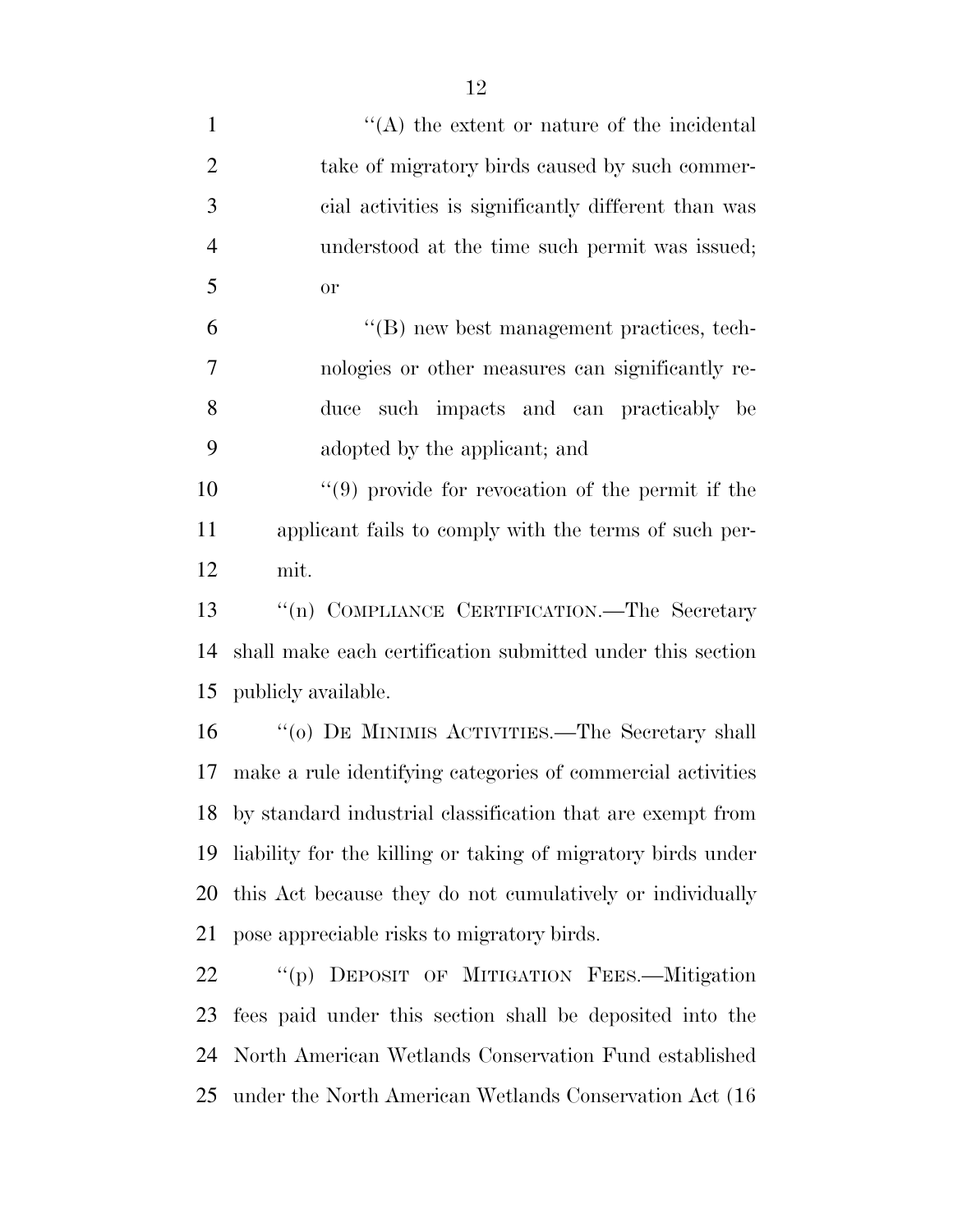U.S.C. 4401 et seq.), the Neotropical Migratory Bird Con- servation Fund established by section 9 of the Neotropical Migratory Bird Conservation Act (16 U.S.C. 6108), or such other fund or account established by the Secretary provided that priority for use of such fees shall be given to mitigating impacts or restoring or enhancing popu-lations of bird species—

8 ''(1) affected by the permitted activities; and  $(2)$  identified as 'birds of conservation con- cern' under authority of section 13 of the Fish and Wildlife Conservation Act of 1980 (16 U.S.C. 2912). 12 "(q) AUTHORIZATION OF APPROPRIATIONS.—There is authorized to be appropriated \$10,000,000 for each fis- cal year beginning after the date of the enactment of this section to carry out this section.

 ''(r) REPORT TO CONGRESS.—Not later than 5 years after the date of enactment of this section, and at the end of each 5 year period thereafter, the Secretary shall sub- mit a report to the Chair and Ranking Member of the House Natural Resources Committee and to the Chair and Ranking Member of the Senate Environment and Public Works Committee on—

''(1) the conservation status of migratory birds;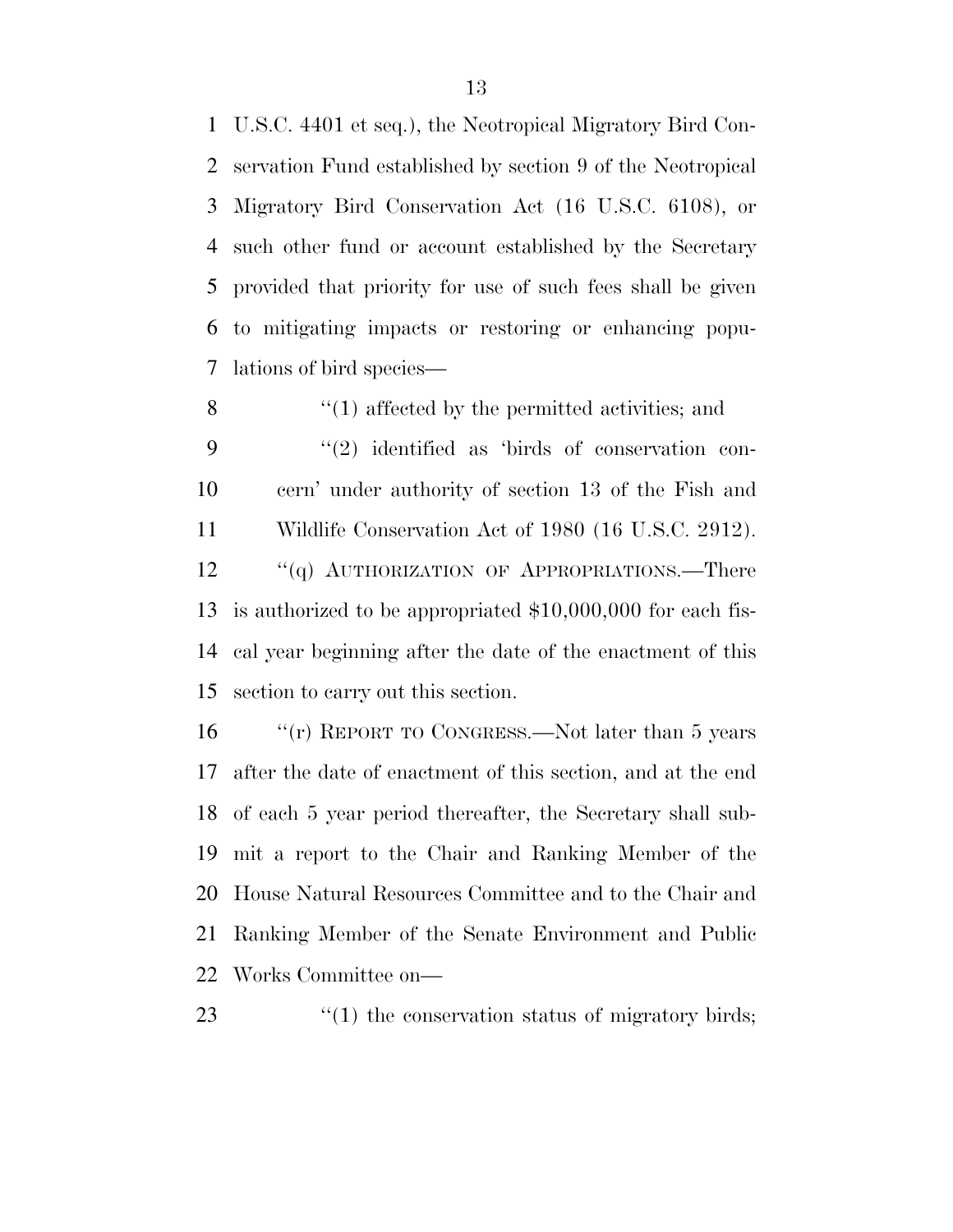| $\mathbf{1}$   | $\lq(2)$ the impacts upon migratory birds of com-            |
|----------------|--------------------------------------------------------------|
| $\overline{2}$ | mercial activities for which authorizing regulations         |
| 3              | have been issued under this section;                         |
| $\overline{4}$ | "(3) the effectiveness of best management prac-              |
| 5              | tices, technologies, and other measures in reducing          |
| 6              | such impacts; and                                            |
| 7              | $\cdot$ (4) such Secretary's progress in carrying out        |
| 8              | the functions and responsibilities given to the Sec-         |
| 9              | retary under this section.                                   |
| 10             | "(s) RESEARCH PROGRAM.—The Secretary shall es-               |
| 11             | tablish and maintain, in consultation with research institu- |
| 12             | tions, institutions of higher education (as such term is de- |
| 13             | fined in section $101(a)$ of the Higher Education Act of     |
| 14             | 1965 (20 U.S.C. 1001(a))), wildlife conservation groups,     |
| 15             | and representatives of commercial activities regulated       |
| 16             | under this section, a research program to-                   |
| 17             | $\lq(1)$ evaluate the effectiveness of best manage-          |
| 18             | ment practices and technologies incorporated in reg-         |
| 19             | ulations and permits under this section;                     |
| 20             | $f'(2)$ develop and evaluate new or improved best            |
| 21             | management practices and technologies; and                   |
| 22             | "(3) evaluate the impacts of commercial activi-              |
| 23             | ties regulated under this section on bird populations.       |
| 24             | "SEC. 15. DEFINITIONS.                                       |
| 25             | "For the purposes of this Act:                               |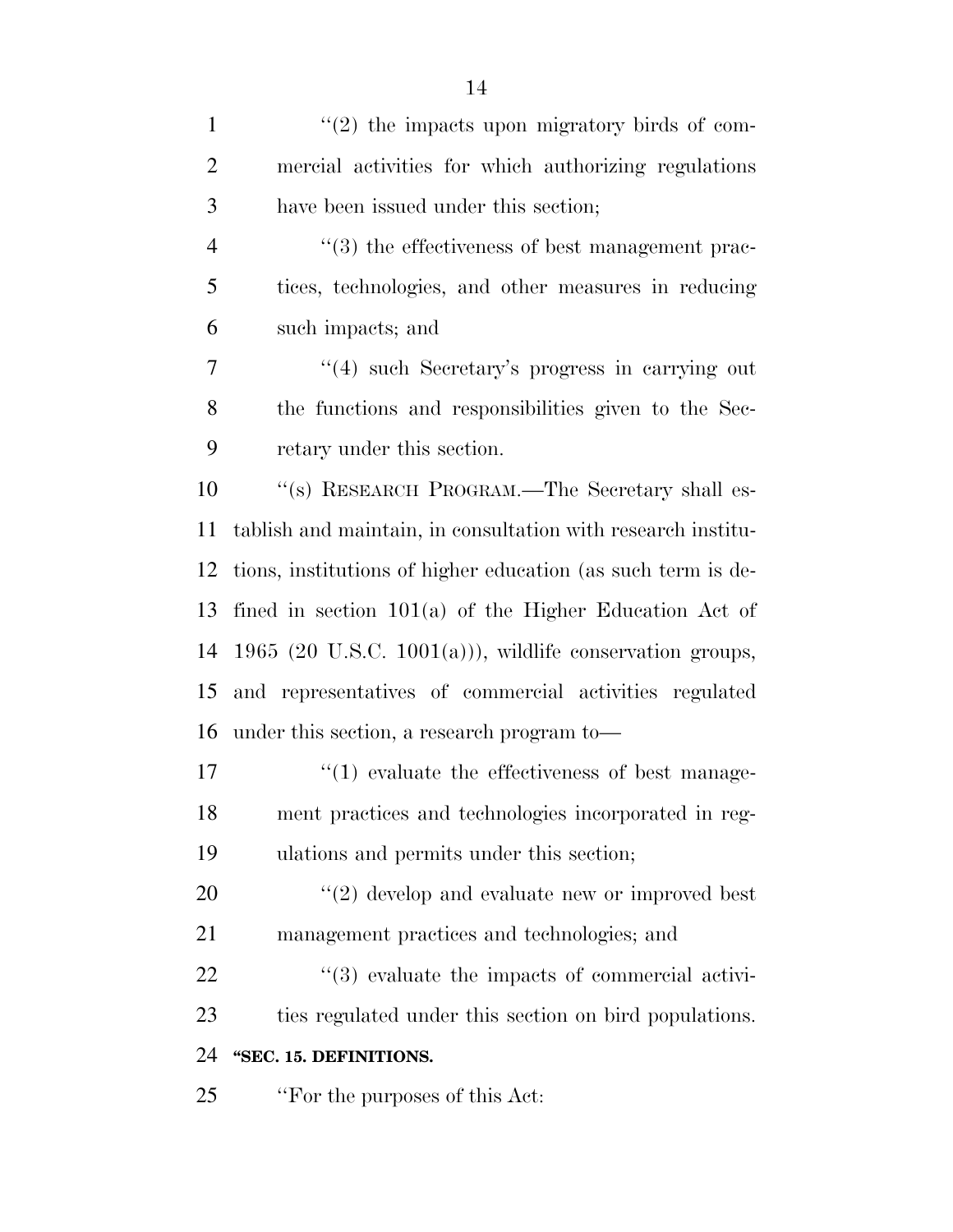| $\mathbf{1}$   | $"(1)$ INCIDENTAL TAKE.—The terms 'incidental         |
|----------------|-------------------------------------------------------|
| $\overline{2}$ | take' and 'incidentally take' means the killing or    |
| 3              | taking of migratory birds that directly and           |
| $\overline{4}$ | foreseeably results from, but is not the purpose of,  |
| 5              | a commercial activity.                                |
| 6              | "(2) COMMERCIAL ACTIVITY.—The term 'com-              |
| $\overline{7}$ | mercial activity' means-                              |
| 8              | "(A) the conduct of any aspect of a busi-             |
| 9              | ness, concession, or service in order to provide      |
| 10             | goods or services to any person for compensa-         |
| 11             | tion, including manufacturing, distributing,          |
| 12             | transporting, and marketing goods and services;       |
| 13             | and                                                   |
| 14             | "(B) activities of federal, state, or local           |
| 15             | governments related to the management or ad-          |
| 16             | ministration of government property or pro-           |
| 17             | grams.                                                |
| 18             | "(3) BEST MANAGEMENT PRACTICES.—The                   |
| 19             | term 'best management practices' means operational    |
| 20             | practices, siting, and other guidelines prescribed by |
| 21             | the Secretary to avoid or minimize the incidental     |
| 22             | take of migratory birds.                              |
| 23             | "(4) SECRETARY.—The term 'Secretary' means            |
| 24             | the Secretary of the Interior acting through the Di-  |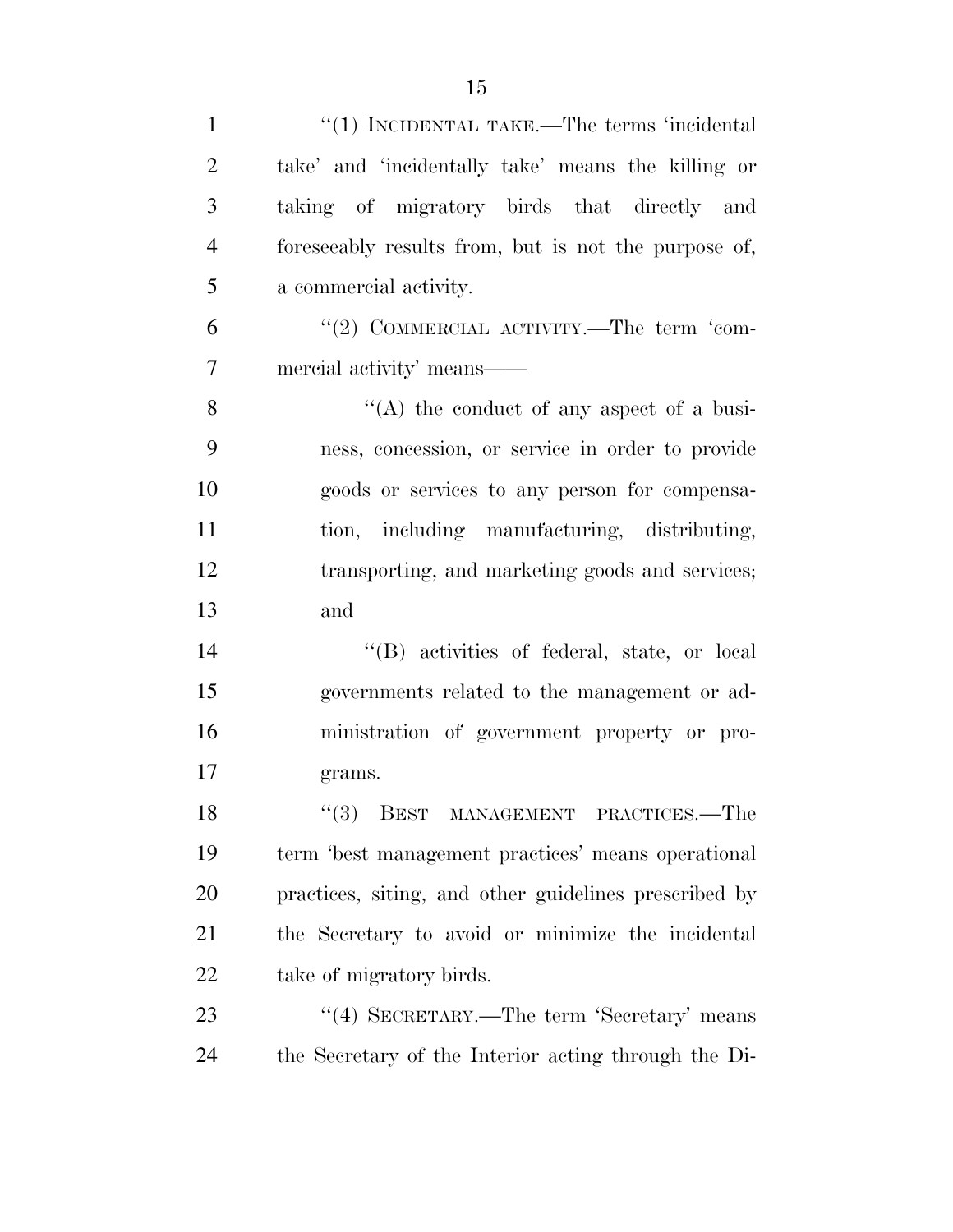| $\overline{2}$ | ice.".                                                       |
|----------------|--------------------------------------------------------------|
| 3              | (2) CONFORMING AMENDMENTS.—The Migra-                        |
| $\overline{4}$ | tory Bird Treaty Act is amended—                             |
| 5              | $(A)$ in section 3, by striking "of Agri-                    |
| 6              | culture";                                                    |
| 7              | $(B)$ in section 5—                                          |
| 8              | (i) by striking "of the Interior"; and                       |
| 9              | (ii) by striking "Agriculture author-                        |
| 10             | ized by the Secretary of Agriculture" and                    |
| 11             | inserting "Interior authorized by the Sec-                   |
| 12             | retary";                                                     |
| 13             | $(C)$ in section 6(d) by striking "of the In-                |
| 14             | terior"; and                                                 |
| 15             | (D) in section 9, by striking "of Agri-                      |
| 16             | culture".                                                    |
| 17             | (c) PENALTIES.—Section 6 of the Migratory Bird               |
| 18             | Treaty Act (16 U.S.C. 707) is amended by inserting after     |
| 19             | subsection (d) the following—                                |
| 20             | "(e) Whoever in violation of this Act, shall inciden-        |
| 21             | tally take a migratory bird or violate the terms of a permit |
| 22             | or any rule issued by the Secretary to administer section    |
| 23             | 14 of this Act may be assessed a civil penalty by the Sec-   |
| 24             | retary of not more than \$10,000 per violation, except that  |
| 25             | unpermitted incidental take which is caused by conduct       |